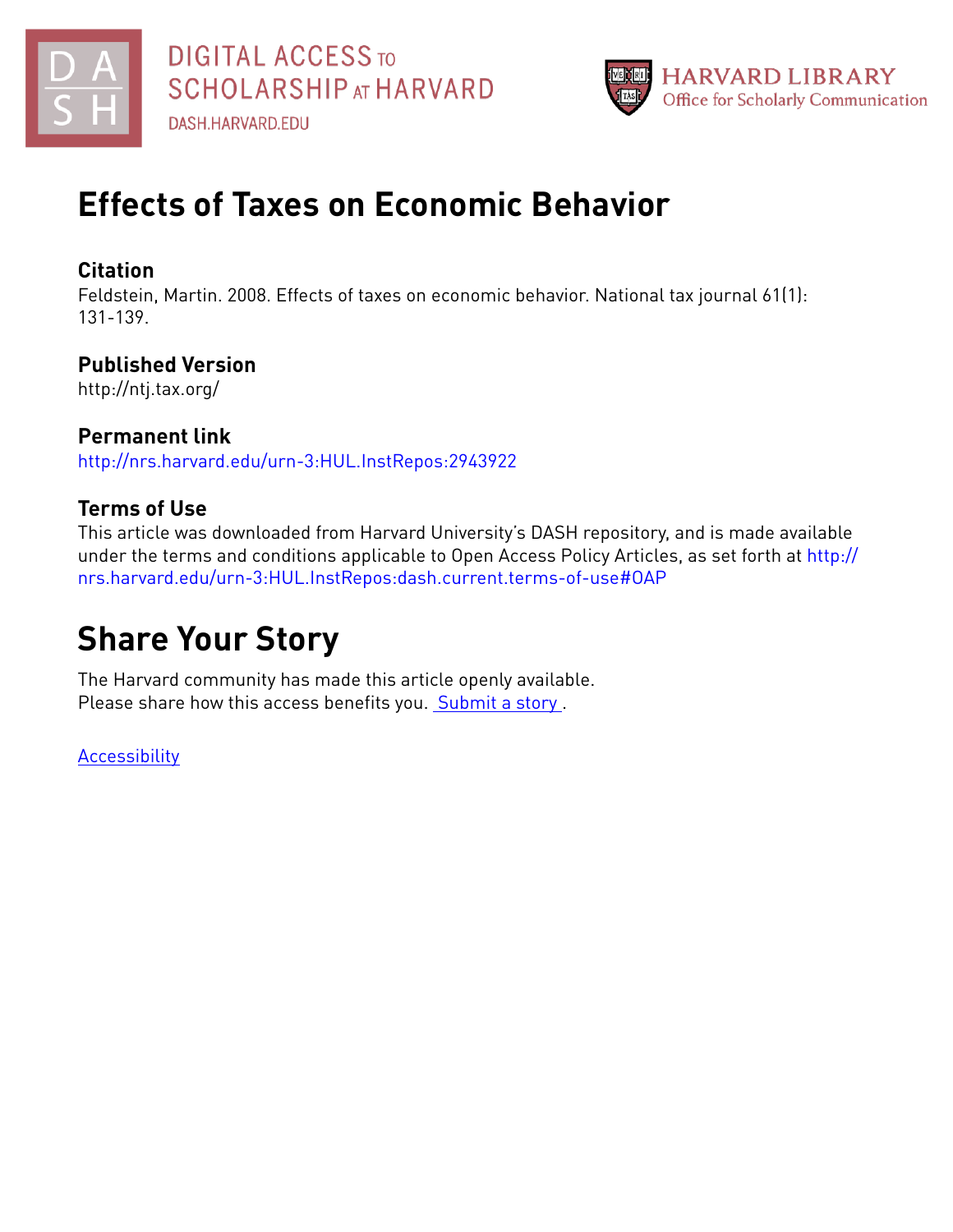## NBER WORKING PAPER SERIES

## EFFECTS OF TAXES ON ECONOMIC BEHAVIOR

Martin S. Feldstein

Working Paper 13745 http://www.nber.org/papers/w13745

NATIONAL BUREAU OF ECONOMIC RESEARCH 1050 Massachusetts Avenue Cambridge, MA 02138 January 2008

The views expressed herein are those of the author(s) and do not necessarily reflect the views of the National Bureau of Economic Research.

© 2008 by Martin S. Feldstein. All rights reserved. Short sections of text, not to exceed two paragraphs, may be quoted without explicit permission provided that full credit, including © notice, is given to the source.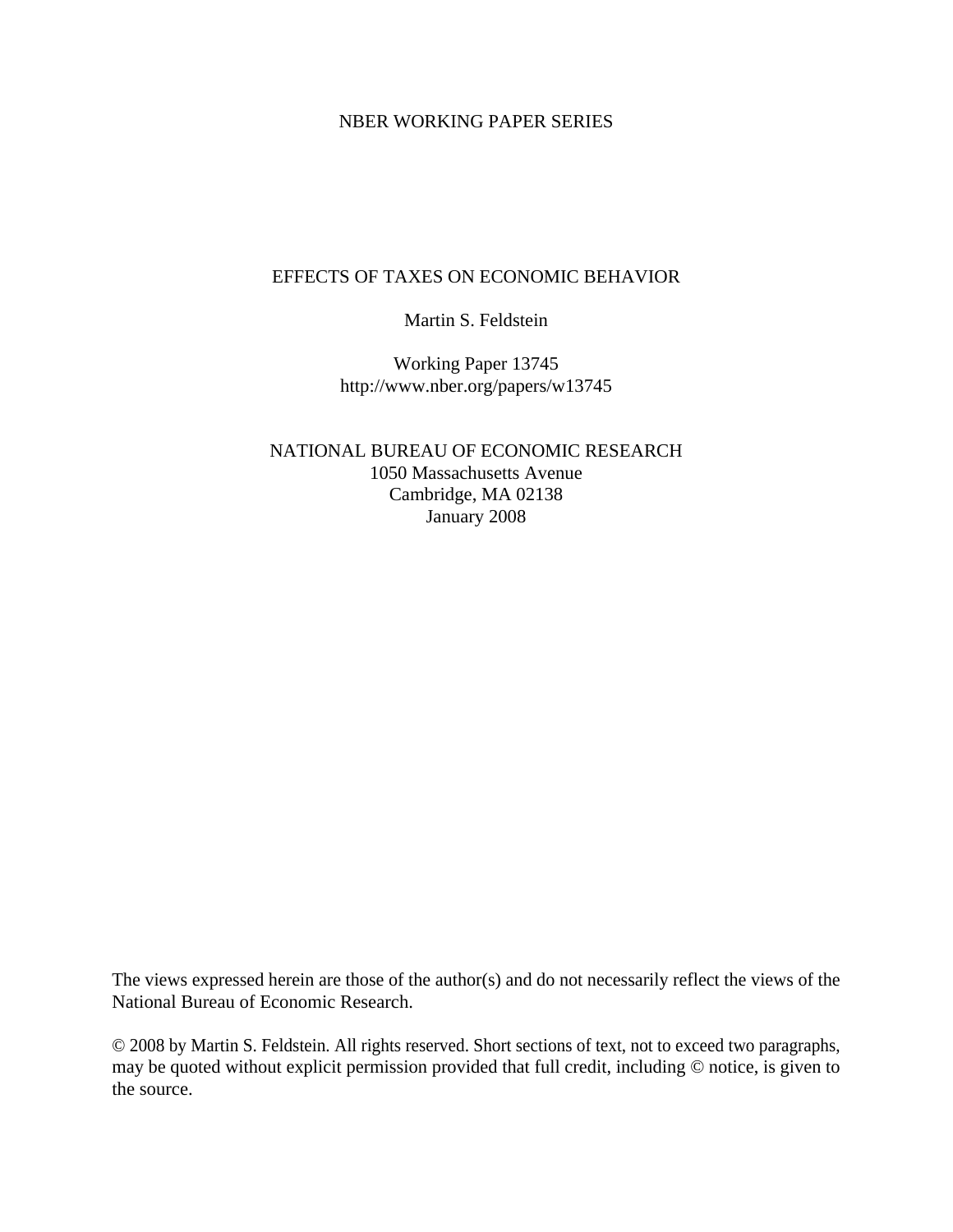Effects of Taxes on Economic Behavior Martin S. Feldstein NBER Working Paper No. 13745 January 2008 JEL No. H2

## **ABSTRACT**

This paper discusses how the effects of taxes on economic behavior are important for revenue estimation, for calculating efficiency effects, and for understanding short-term macroeconomoic consequences. The primary focus is on taxes on labor income but some attention is given to taxes on income from saving. Specific calculations illustrate the importance of behavioral responses for accurate calculation of the revenue effects and deadweight losses of tax changes.

Martin S. Feldstein President and Chief Executive Officer NBER 1050 Massachusetts Avenue Cambridge, MA 02138-5398 msfeldst@nber.org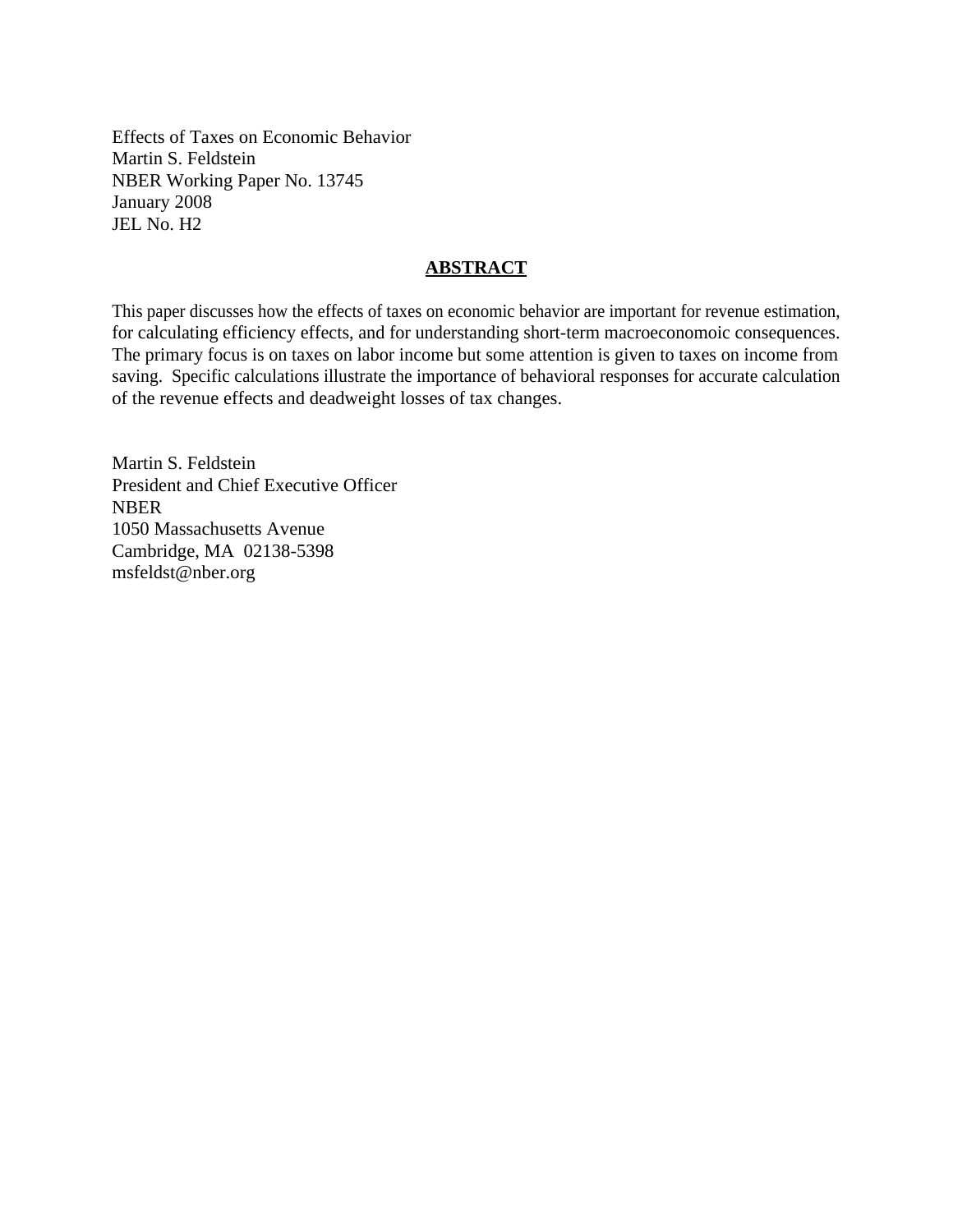# **Effects of Taxes on Economic Behavior**

Martin Feldstein\*

I am pleased to be part of this National Tax Journal forum celebrating the  $100<sup>th</sup>$ anniversary of the National Tax Association and grateful for the invitation to discuss the effects of taxes on economic behavior, a subject that has been central in my research since my 1967 paper on the effects of tax rules on corporate dividends (Feldstein, 1967) . Over the years, my tax research has focused primarily on the ways that taxes affect household behavior and on the welfare implications of those changes. That will be the focus of this paper.

The effect of taxes on economic behavior is important for three distinct reasons. First, the behavioral response of taxpayers affects the revenue consequences of changes in tax rates and tax rules. Second, the effects on economic efficiency or deadweight loss depend on taxpayers' compensated behavioral responses, i.e. on the behavioral effects excluding pure income effects. And, third, behavior is important for understanding the short-run macroeconomic consequences of tax changes on aggregate demand and employment.

I have long been an advocate of reforming the revenue estimation process to reflect explicitly the impact of taxes on behavior and the implications of that behavior for tax revenue (e.g., Feldstein, 1997). I am pleased therefore that in recent years the revenue estimators of the Treasury and the Congress have been taking behavior into account more fully in their revenue

<sup>\*</sup> Martin Feldstein is professor of economics at Harvard University and President of the National Bureau of Economic Research. This paper expands a talk presented at the 2007 meeting of the National Tax Association at which the past recipients of the Daniel Holland Award were asked to speak about an important aspect of their own research.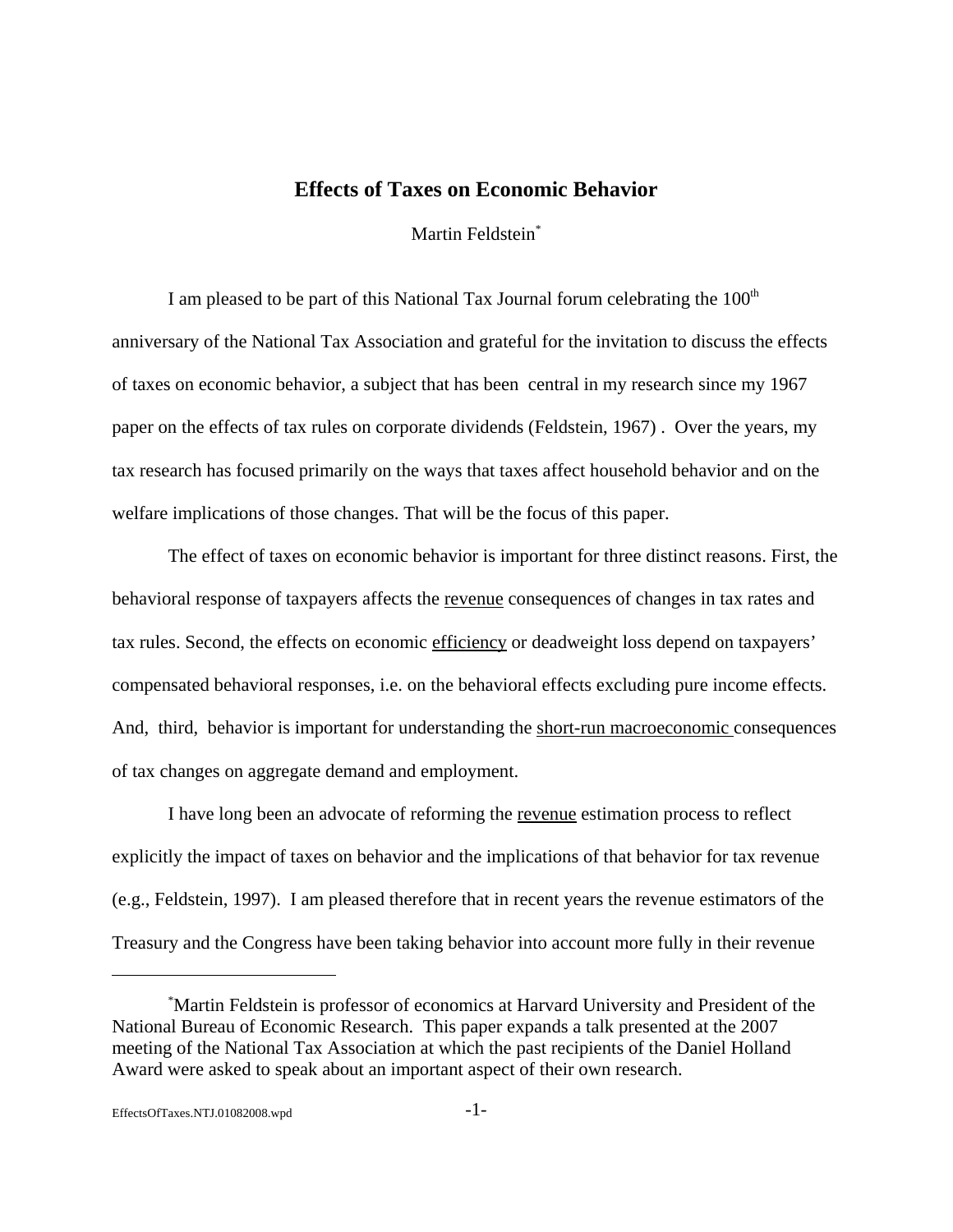estimates, going beyond the traditional so-called "static estimates" that assume that taxes have no effect on taxpayer behavior. But the very limited nature of the behavior that is taken into account means that official analyses of tax rate increases still overstate the resulting revenue gain while official analyses of tax rate reductions overstate the resulting revenue losses. These revenue estimates therefore bias the political decision process to favor tax rate increases over tax cuts. Although much can be done to improve these calculations, I am encouraged by the willingness of the revenue estimators to improve their earlier methods and by their participation in the annual meeting of the NBER group that focuses on these revenue estimation issues. I will return later in this paper to the issue of improving the revenue estimates.

Unfortunately, there is no reason to be pleased about the analysis in policy discussions of the efficiency effects of tax changes. Explicit estimates of the welfare consequences of proposed tax changes are completely absent in the Congressional and White House discussions of tax policy. Although policy makers understand that higher taxes hurt the economy by distorting behavior – reducing work effort, saving, and risk-taking – there is no attempt to quantify these adverse effects or translate them into reductions in economic efficiency. My own experience is that the concept of the deadweight loss of a tax increase, i.e., the amount that individuals would have to be paid to make them as well off as they would be without the proposed tax change, is much easier to teach in a classroom than to convey in a Congressional hearing. And yet any sensible policy analysis of alternative tax structures should involve comparing the revenue, deadweight loss, and distributional consequences of the alternative tax options. Later in this paper I will illustrate this with an example from the current debate about raising payroll tax revenue to fund future Social Security benefits. I will also comment on two common conceptual errors that economists make in assessing the deadweight losses of tax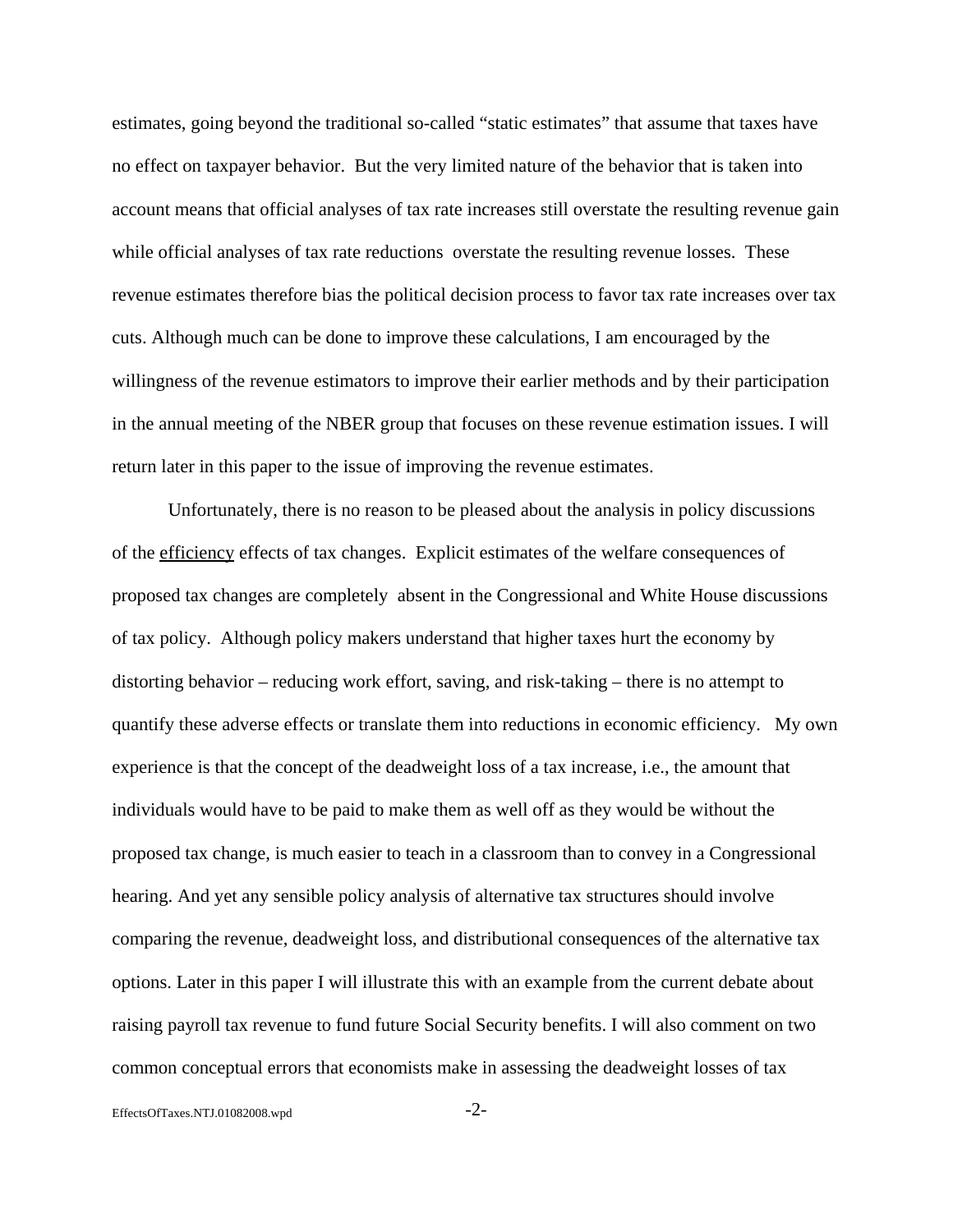changes.

The short-run macroeconomic consequences of tax changes depend on how the Federal Reserve changes monetary policy in response to the tax change. If a tax change produces a fiscal stimulus that exceeds what the Fed believes to be prudent, it will neutralize it by raising interest rates. Alternatively, a fiscal stimulus may simply substitute for an easier monetary policy that the Fed would otherwise implement. As a general rule, it would seem best to assume that a change in fiscal stimulus would be offset by the induced change in monetary policy. One exception would occur when interest rates are so low that the Fed cannot lower rates any further. In such a liquidity trap, a fiscal stimulus would raise aggregate demand. A second exception would occur when financial market conditions or the availability of bank capital make it difficult for the Fed to stimulate economic activity. In this case, the Fed would welcome a fiscal stimulus and would not seek to offset it. Because of these exceptions to the general rule, the possible fiscal stimulus effect of a tax change must be considered on a case by basis to assess the likely reaction of the Federal Reserve to the proposed change in tax rates or tax rules. Note that this discussion of the cyclical effects of tax policies is very different from the longer-term supply side effects of tax changes on GDP that cannot be offset or reversed by monetaray policy.

#### Revenue Estimation

I turn now to the issue of revenue estimation, focusing on the effect of changes in tax rates on labor income. It would of course be desirable to have a fully specified dynamic microeconomic model that could trace out the revenue consequences through time of any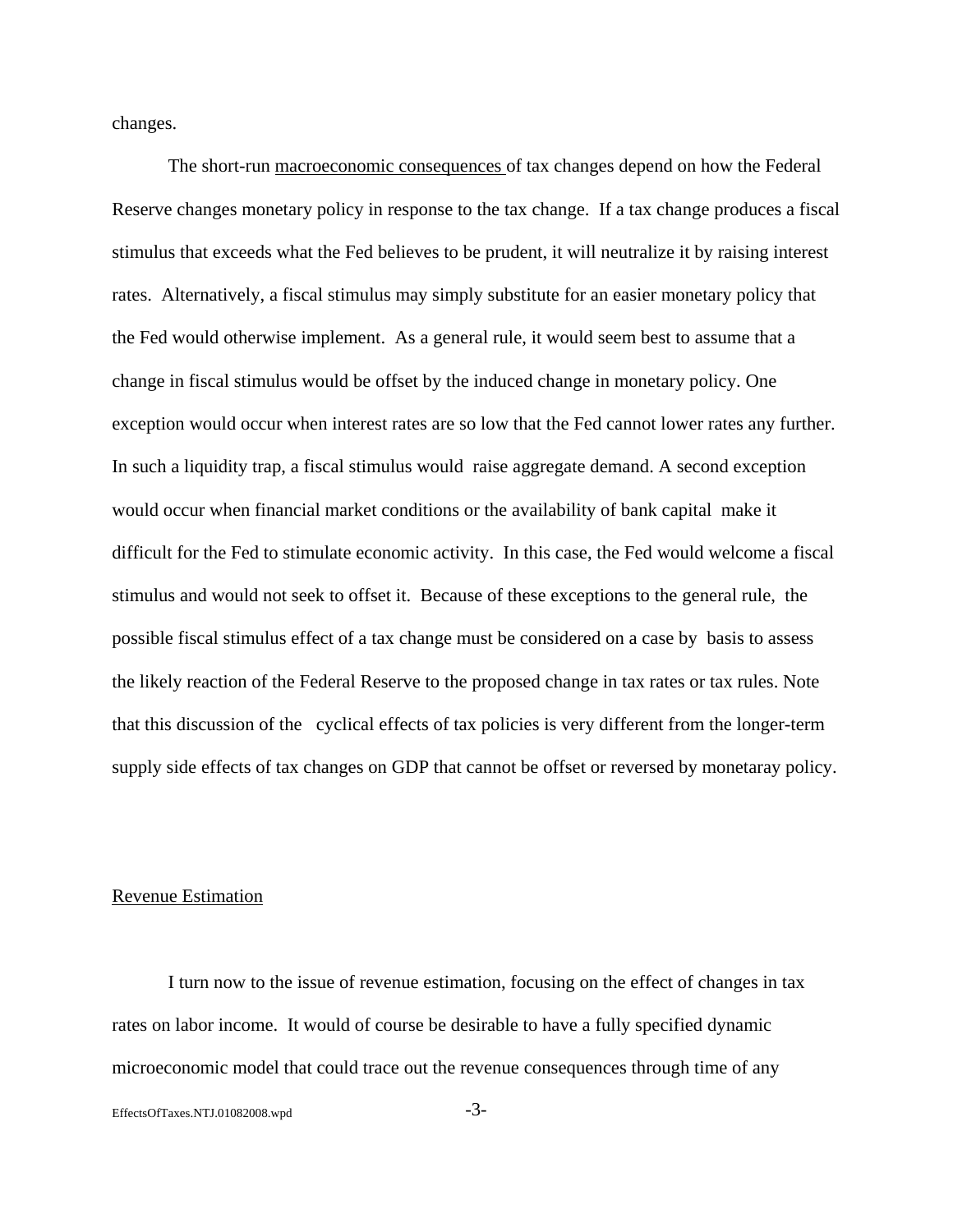proposed tax change, including the full general equilibrium effects. A variety of such models have been studied by academic researchers (e.g., Golosov and Tsyvinsky, 2005) and by the staffs of the Joint Tax Committee and the Treasury Department (e.g., Carroll et al) . In my judgement, they are helpful in shaping our understanding of the complex economic interactions but are not a suitable base for policy analysis now and will not be at any time in the foreseeable future. I will therefore concentrate my comments on the more practical estimates that focus on the direct firstorder behavioral responses to tax changes.

When studying a proposed tax change it would also be desirable to know what current or future change in taxes or spending will be made to maintain an unchanged level of the national debt. This would be easy if the purpose of the tax increase is to finance some particular program, e.g., a revenue increase to fund increased Social Security benefits or to allow the elimination of another tax like the alternative minimum tax. In general, however, major tax changes are not earmarked in this way. In such cases, I think we should follow the same analytic approach that was done by Richard Musgrave and others in their studies of tax incidence, i.e., to assume a concurrent budget balance achieved by a lump sum change in taxes or spending (Musgrave, 1957).

 In what follows I will focus first on the revenue and efficiency effects of changes in the general tax rates on labor income. I will then comment briefly on the efficiency effects of taxing the return to saving. I will not discuss the substantial amount of work that has been done on the impact of capital gains taxes on the realization of capital gains and the resulting changes in revenue (e.g., Feldstein and Yitzhaki, 1978). There has also been substantial work on the effect of dividend tax rules on corporate payout rates. The results of this research on capital gains and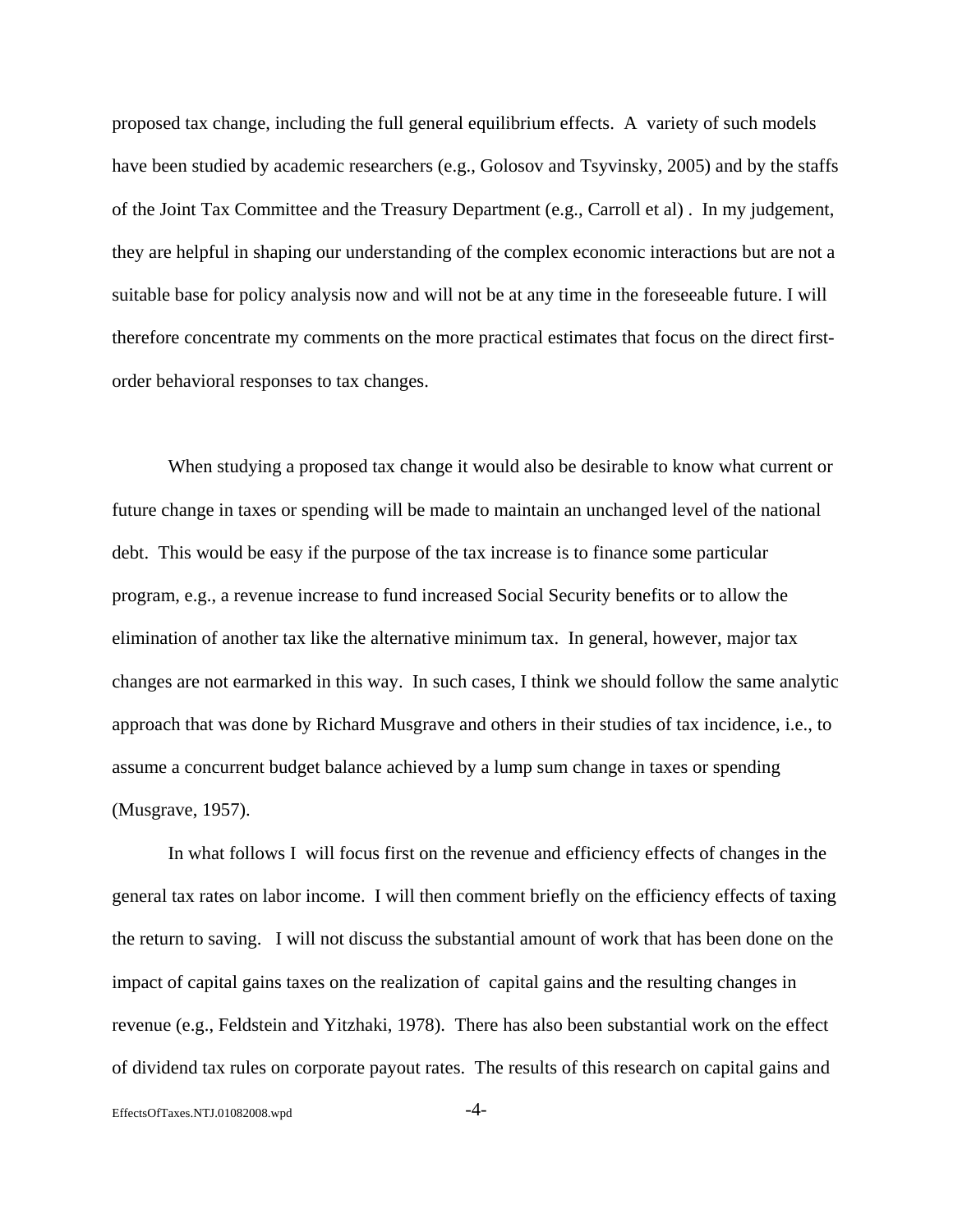dividends has been adopted by the official revenue estimators because it does not violate their self-imposed rule that their estimates assume no change in GDP, a subject to which I return below. There has, however, been no work on quantifying the efficiency effects of these taxes. There is also relatively little work on the impact of taxes on the composition of individuals' portfolios (Feldstein, 1976).

## Taxes on Labor Income

 Labor economists have produced a large body of research estimating the effects of wages on labor force participation and total working hours. Public finance economists have contributed to this literature by focusing on net-of-tax wages and showing that individuals respond to the tax component of the net-of-tax wage. But what matters for revenue estimation is not the change in working hours but the change in labor supply more broadly defined – including effort, occupation, human capital, etc. – and in the mix between taxable cash wages and untaxed fringe benefits and nice working conditions. Although it is not possible to estimate each of these two components separately, the public use files of individual tax returns that the Treasury makes available to researchers does permit estimating their combined effect, i.e., how changes in tax rates affect tax revenue through the combination of changes in labor supply and in the form of compensation.

Changes in tax rates also affect taxpayers' behavior as consumers, altering the quantities of tax-favored consumption (including owner-occupied housing, charitable contributions, and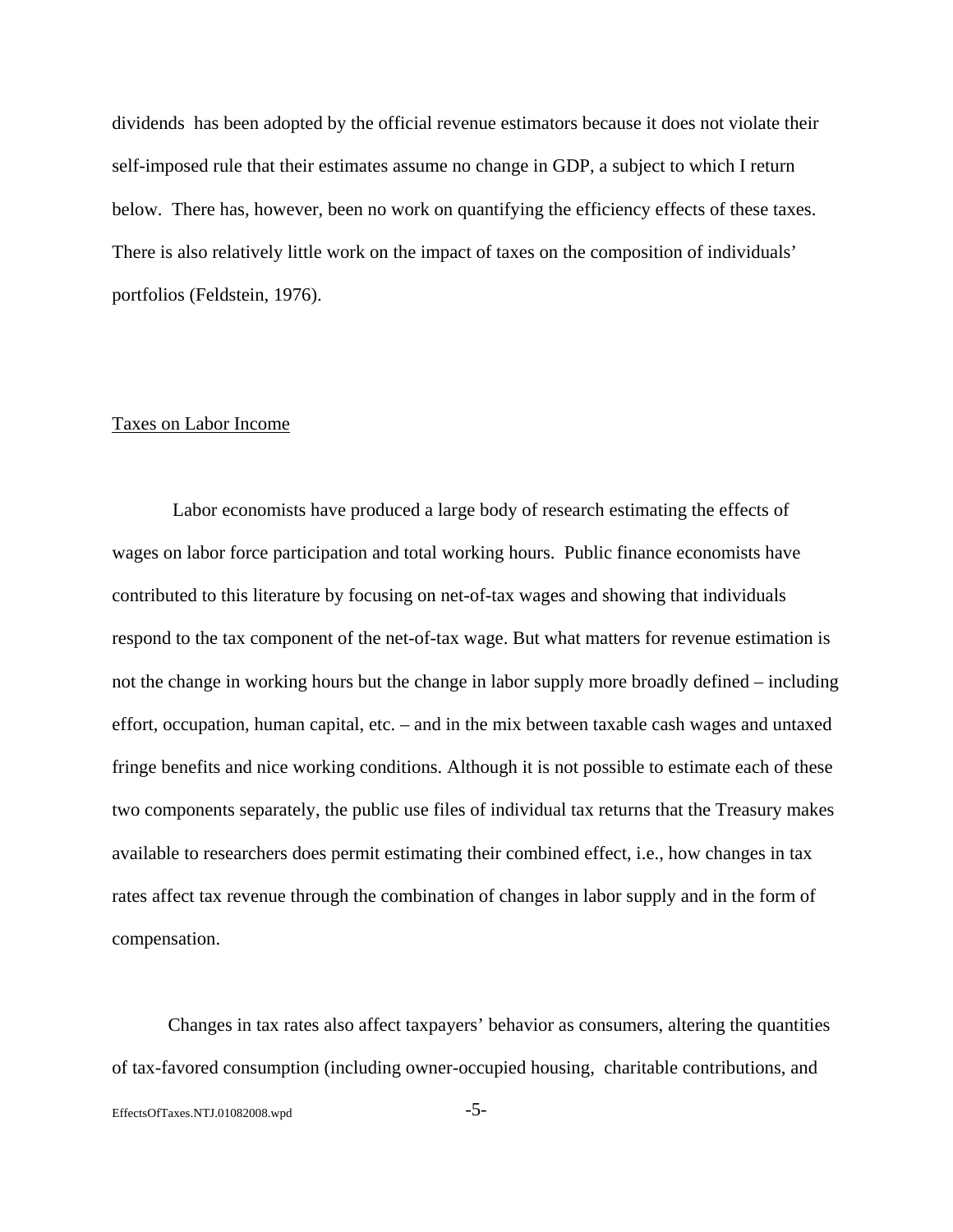local property taxes). The overall revenue effect of a change in tax rates depends therefore on the extent to which the tax base is reduced, including the effects on labor supply broadly defined, on the form of compensation, and on the magnitude of tax deductions.

Several studies have now used the Treasury's public use files of individual tax returns to estimate the elasticity of taxable income with respect to the net-of-tax rate (i.e., one minus the marginal tax rate). My 1995 paper (Feldstein, 1995) used panel data that followed the same individuals before and after the major tax rate reductions of the 1987 Tax Reform Act in which the top tax rate fell from 50 percent to 28 percent. The difference in difference estimates based on comparing incomes in 1985 and in 1988 implied a compensated elasticity of about one. Subsequent work by others (e.g., Auten and Carroll, 1998 and Gruber and Saez,2002) using different data sets and different estimating methods found a range of estimates from about 0.4 to 1.0 for middle and upper income taxpayers.

There are of course disputes about the interpretation of this behavioral response. Gordon and Slemrod (2000) have suggested that some of this reaction may reflect a shift between corporate and personal income. In the opposite direction, it should be noted that this relatively short-run response does not allow for the effect of the tax rate reduction on decisions about the choice of occupation and the accumulation of human capital.

A more fundamental issue in the estimation of behavioral response is that it assumes that the taxpaying unit is the decision making unit even when there are two working adults in the unit. This is of practical importance when the husband and wife face different marginal tax rates as they do in the United States when one of them but not both of them is earning below the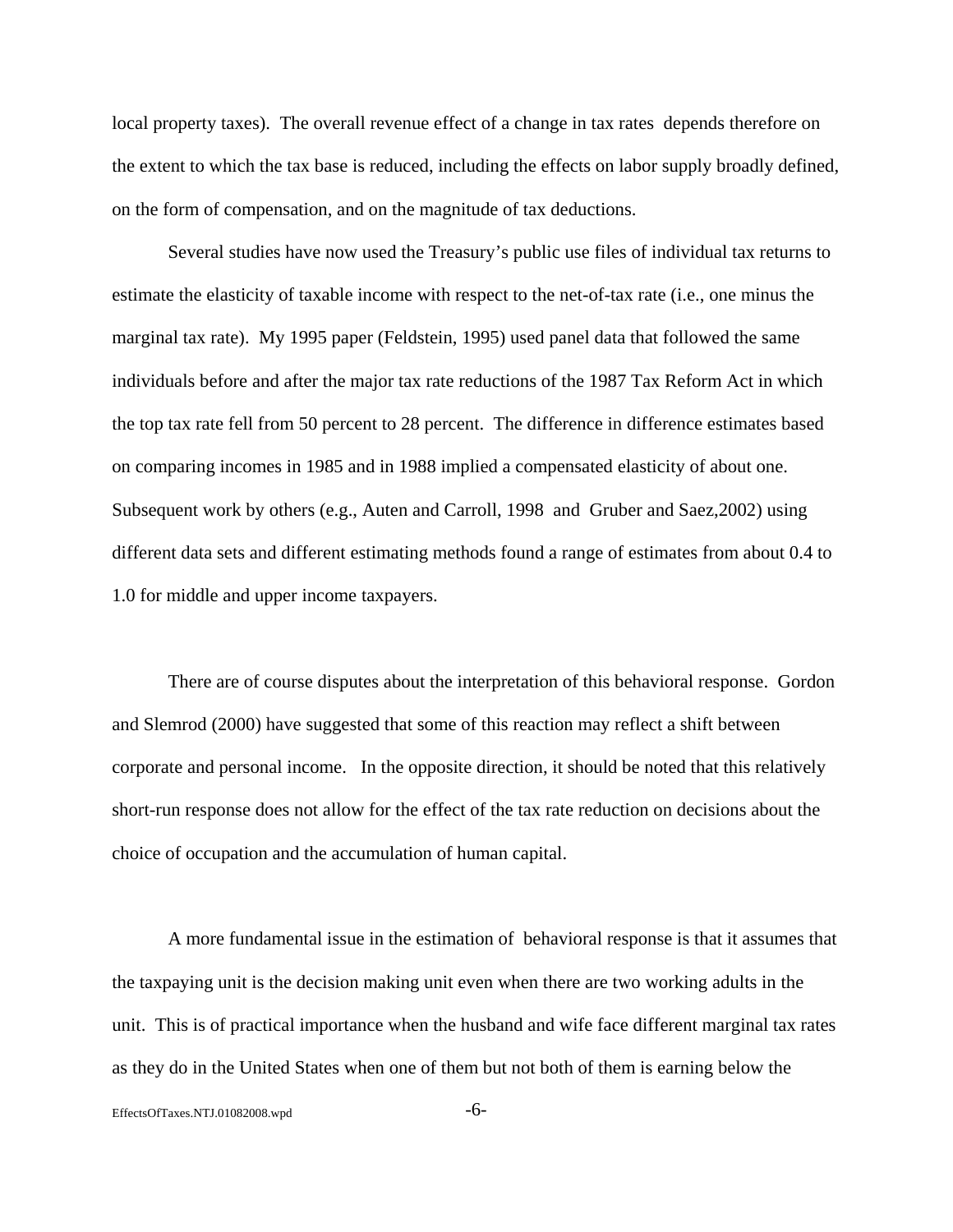ceiling on Social Security taxable income. Because of the ceiling on the payroll tax base, some couples will have different marginal tax rates for the husband and wife. In a study of data on Swedish households Alex Gelber (2007) has shown that there are important differences between husbands and wives in their income and substitution elasticities and in cross-elasticities.

My judgement, based on the existing studies, is that an elasticity of 0.5 for middle and upper income taxpayers (who pay the overwhelming bulk of the taxes) is a reasonable estimate and probably a conservative one. It is substantially higher than the response implicit in the revenue estimates of the Treasury and the Joint Tax Committee. In presenting illustrative calculations of tax proposals, such as the ones discussed below, I have generally been cautious and assumed elasticities of 0.4 and 0.5.

The official estimates used by the Treasury and the Joint Tax Committee are generally depressed by the quite remarkable self-imposed restriction that the changes of behavior implied by changes in tax rates do not result in any change in GDP. In their analysis, a change in tax rates can change the form of compensation, can change the realization of capital gains, and can shift portfolios between taxable and tax exempt securities but it cannot alter the supply of labor or the level of real compensation. To the extent that any change is admitted that alters GDP, some offsetting assumption is made to keep GDP unchanged.

This "constant GDP" assumption eliminates the important effect of changes in labor supply broadly defined, i.e., changes in labor force participation rates, in hours worked, in the choice of jobs, in the degree of effort, etc.. Although the revenue estimators wish to allow for changes in the form of compensation, the restriction that there be no change in GDP makes it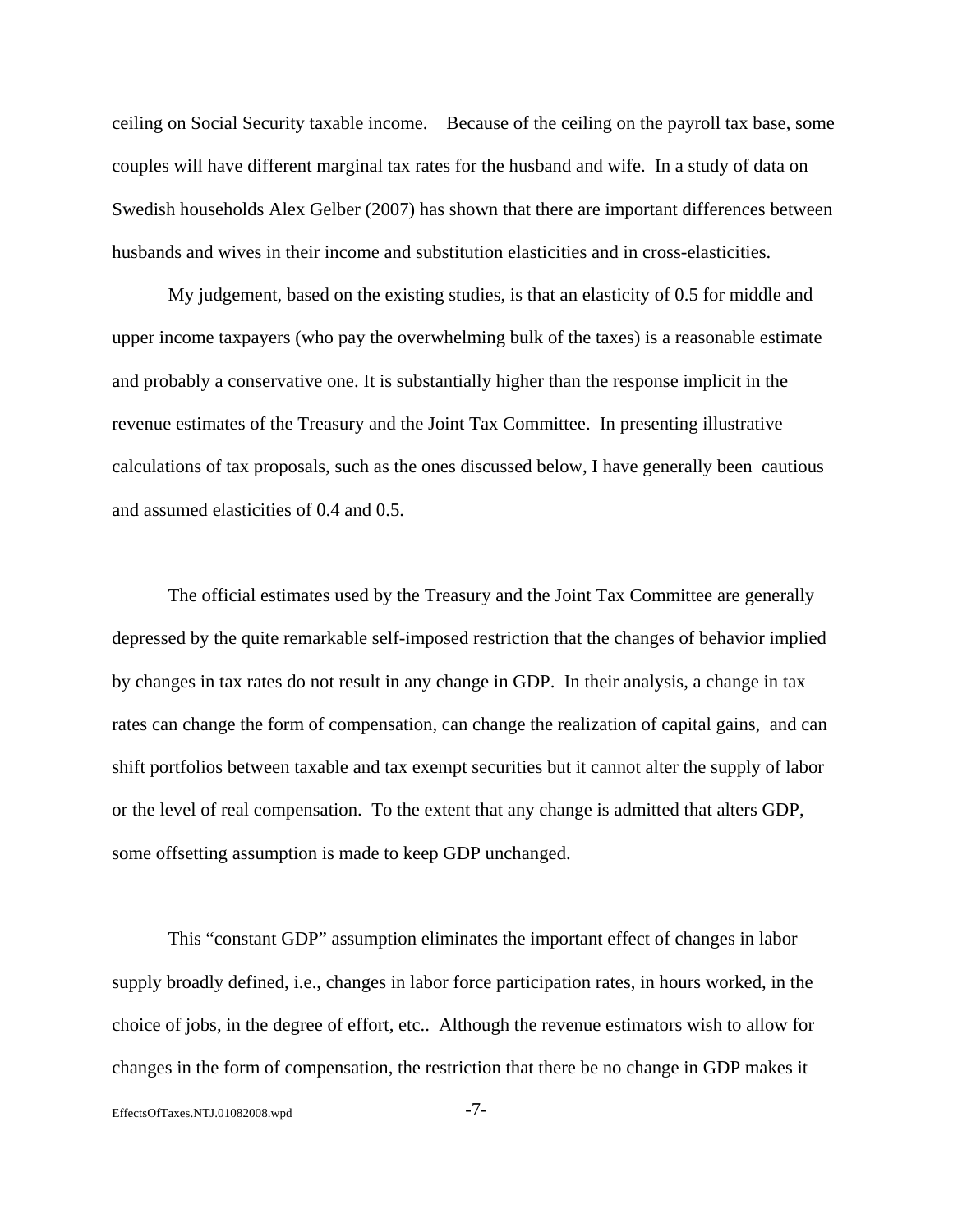impossible to use the tax return data to estimate the change in the form of compensation since the observed changes in taxable incomes reflect both the change in total labor supply (i.e., in potential labor income ) and in the extent to which the resulting change in potential income is taken in the form of taxable cash. Since the changes in the form of compensation cannot be observed or estimated separately, the revenue estimators are forced to make a judgement based on their intuition, something very difficult for a civil servant whose working conditions and degree of discretion in the form of compensation are quite different from those in many private sector jobs.

The rationale for the "constant GDP" assumption is that the projected level of GDP is established by the administration or the Congressional Budget Office and must therefore be taken as a fixed parameter by the revenue estimators. In my judgement, this makes no sense at all. The GDP forecast can be taken as a baseline number on which the effects of proposed tax changes can be superimposed. I wonder how many members of Congress realize that the "revenue estimates" given by the Joint Tax Committee staff have made this arbitrary assumption of constant GDP.

Fortunately, the restricted nature of the estimated behavioral effects is beginning to change and the official estimates of some proposed tax changes do attempt to use the accumulating evidence on behavioral responses. It would be good to have more transparent descriptions of these changes so that the economics profession could comment on the assumptions and the resulting estimates.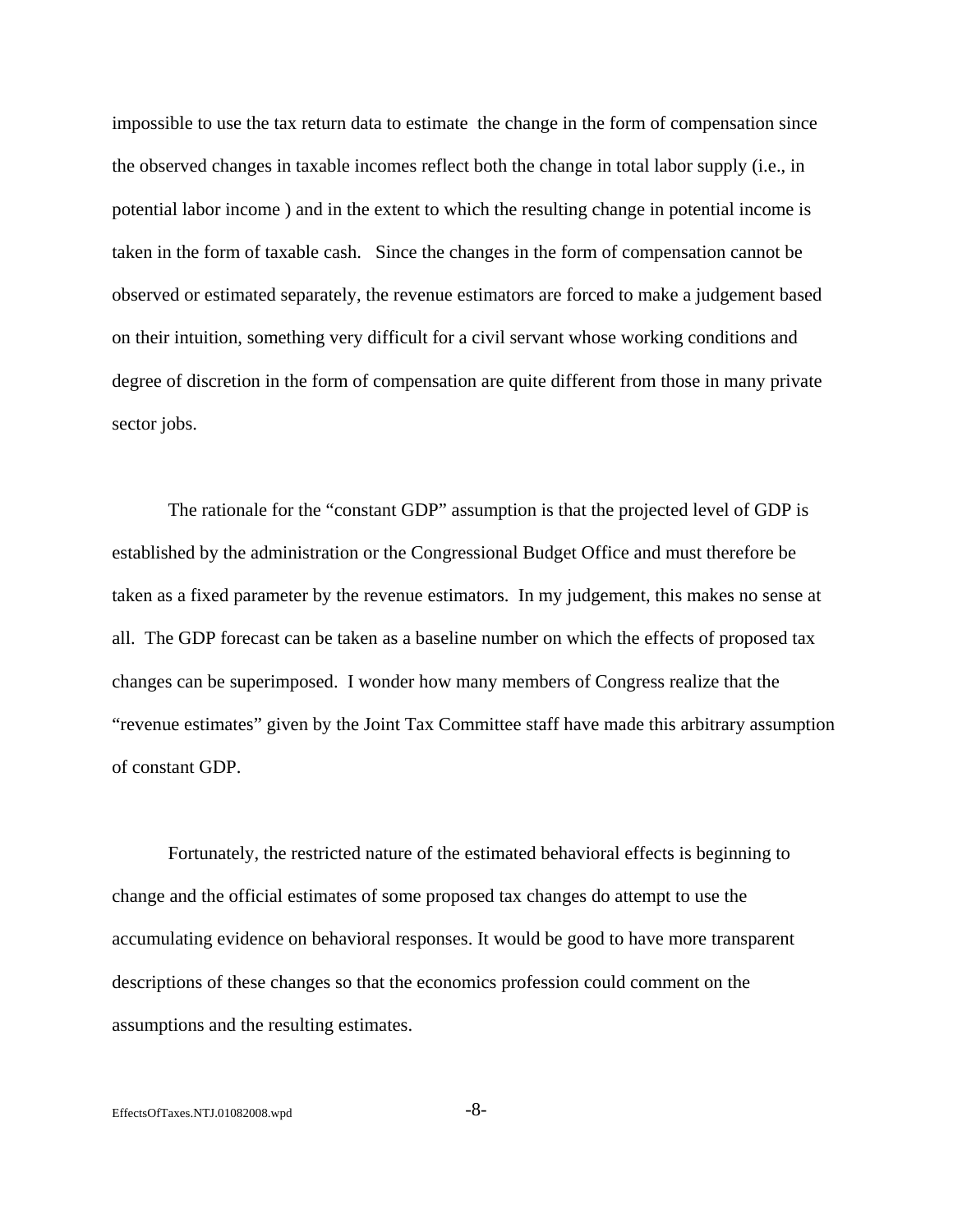## Two Examples

Before turning to other aspects of taxpayer behavior, I will illustrate the importance of the behavioral response by looking at two examples. Consider first an across the board tax increase in which every tax rate is raised by one percent: the 10 percent marginal tax rate goes to 10.1 percent, the 25 percent to 25.25 percent, etc.. My NBER colleague, Dan Feenberg, used the NBER's TAXSIM model to estimate how taxpayer behavior alters the estimated revenue effect of this tax change. The analysis, based on 100,000 random tax returns for 2001 adjusted to income levels of 2004, calculates that with no behavioral response (i.e., the so-called "static" estimate) tax revenue would rise by \$7.5 billion.

Using a very conservative compensated elasticity of tax revenue with respect to the net of tax rate of 0.4 and an income elasticity of 0.15 (implying an uncompensated behavioral response elasticity of less than 0.4) implied that the additional personal income tax revenue would be only \$5.0 billion or two-thirds of the "static" revenue estimate. The reduced taxable income would also lower the payroll tax revenue by some \$400 million, bringing the total additional revenue to just \$4.6 billion or 57 percent of the "static" revenue estimate.

The effect of taxpayer behavior on revenue can be even more dramatic when the proposed tax change is not simply proportional. A few years ago, I analyzed the proposal to raise the maximum taxable income for the Social Security payroll tax by 25 percent, from \$87,900 to \$110,000 (Feldstein, 2004) . For someone with initial income at the top of the new range, i.e., of \$110,000, the tax base would rise by \$22,100 if there is no behavioral response. In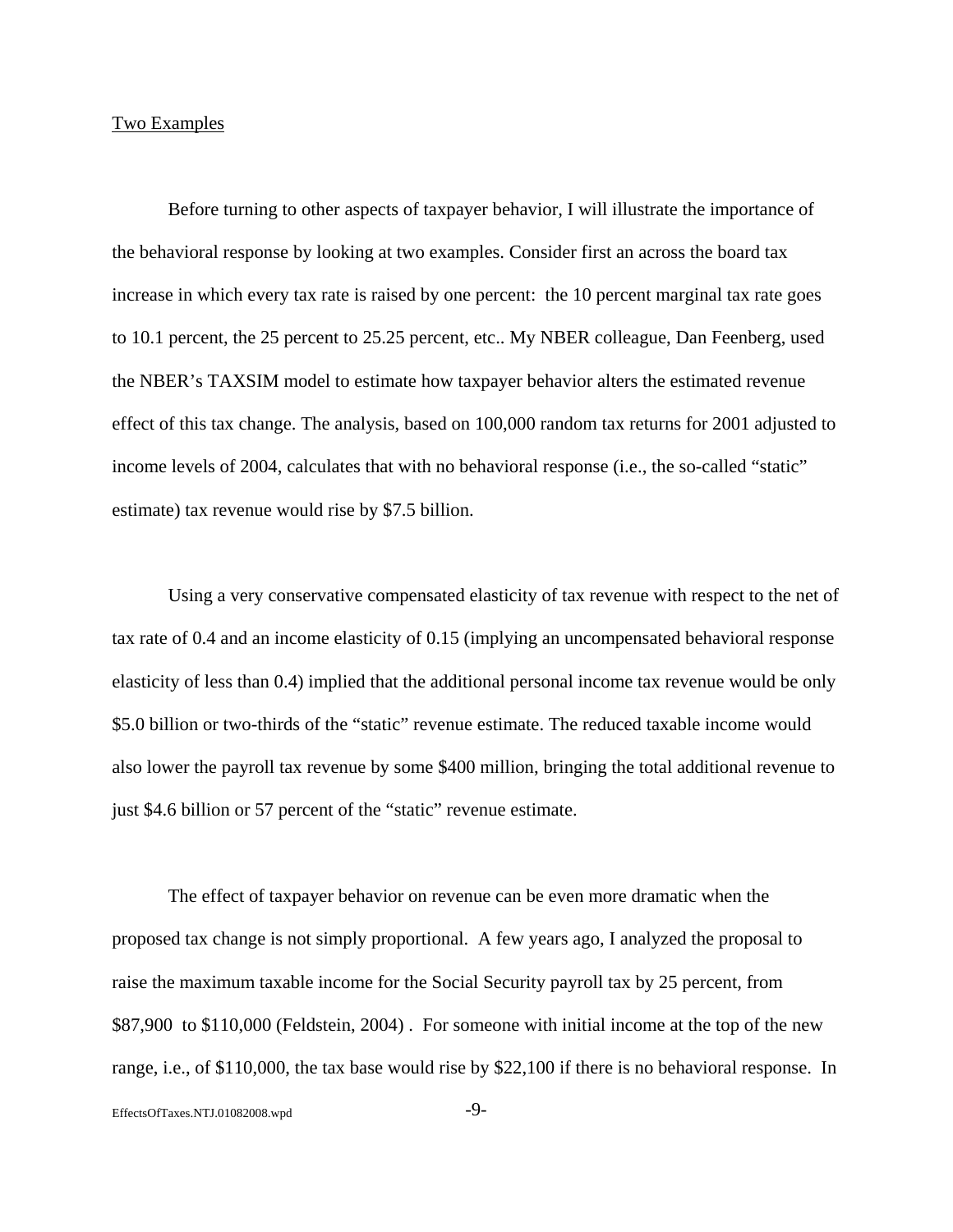that case, the tax revenue would rise by 12.4 percent (the payroll tax rate) of this increased tax base or \$2740. But with a behavioral elasticity of 0.5 with respect to the net of tax rate – a reasonable assumption for these high income individuals – the taxpayer would reduce taxable earnings (by working less and taking more income as a fringe benefit) to \$102,000. This lowers the extra payroll tax and, more importantly, also lowers the personal income tax revenue and the Medicare payroll tax revenue. Calculations show that the reductions in the personal tax revenue and in the Medicare payroll revenue would actually exceed the extra Social Security payroll tax revenue. The total taxes paid by this high income individual would actually decline if the payroll tax base were increased in this way.

Extending this type of calculation to the entire population of taxpayers with incomes over \$87,900, Feenberg and I found that the rise in the payroll tax revenue would be \$19 billion a year with no behavioral response but only \$16 billion with the elasticity of 0.5. The lower tax base shrinks the Medicare and Personal Income tax revenue by a total of \$11 billion, bringing the total revenue gain down to just \$5 billion instead of the \$19 billion "static" estimate, implying that some two-thirds of the extra Social Security funds would come as the result of a back door transfer from personal income taxes and Medicare taxes.

Although these examples show the importance of taking behavioral responses into account when calculating the revenue effects of major changes in tax rates, there are strong advocates of continuing to use the current "static" revenue estimates. They make two arguments. First, since the behavioral elasticity is only a rough estimate, it is inappropriate for use in revenue estimation. Second, there are a very large number of detailed and complex tax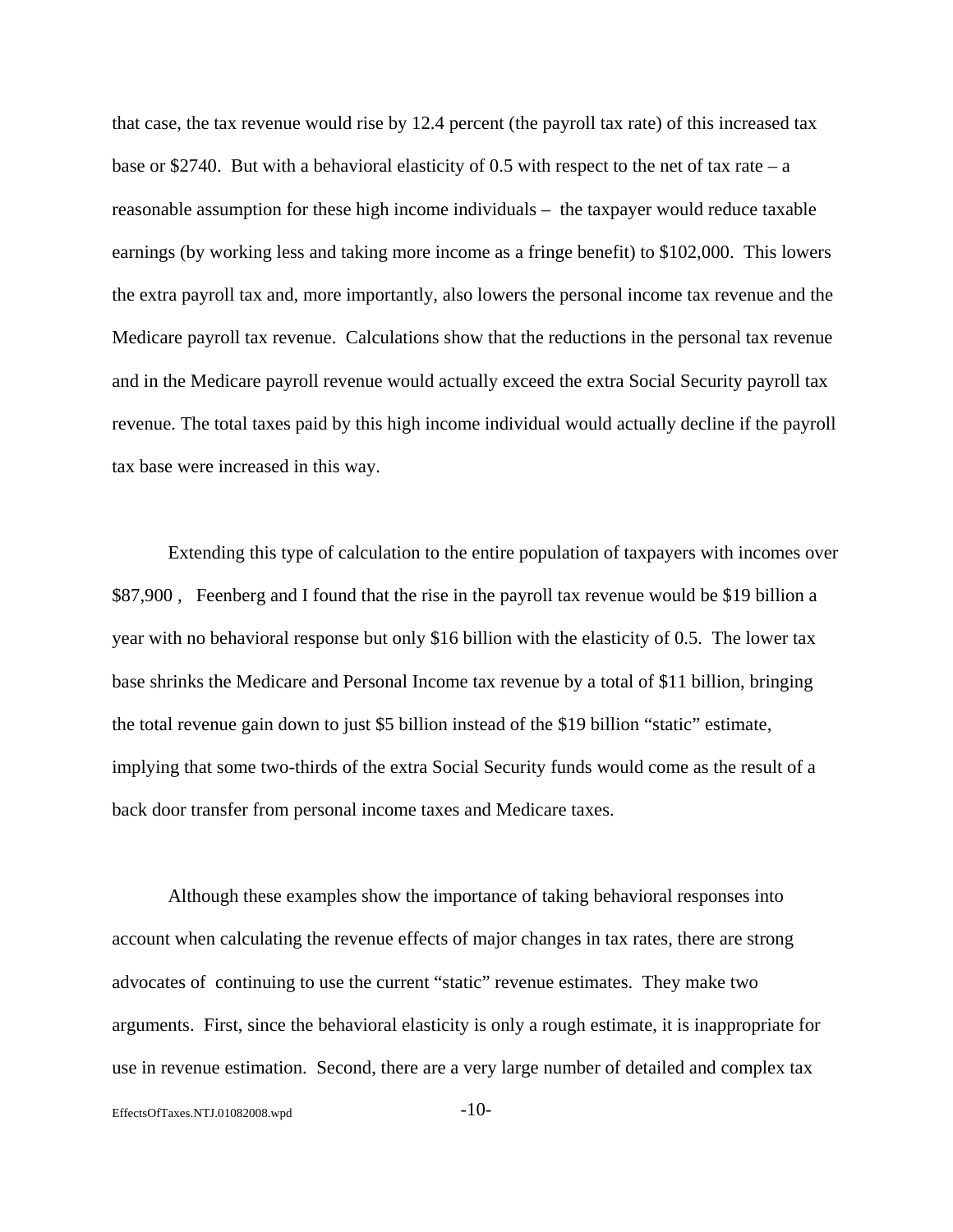proposals for which revenue estimates must be produced. There would never be enough time to do the research on the needed behavioral elasticities for these many proposals. These arguments carry particular force because of the legislative requirement that any projected increase in the budget deficit (through a tax cut or spending increase) must be financed by a decrease in the projected deficit (by a tax increase or spending cut.) In this context, revenue "scoring " must be "precise" and must apply to all proposals.

Although there is much to recommend the marginal self-financing rule that Congress has imposed on itself, it should not be an excuse for using grossly incorrect revenue estimates. As a minimum, for proposals with large revenue implications (e.g, static revenue effects of more than \$10 billion a year), the members of Congress should see the revenue estimates based on plausible behavioral assumptions as well as the traditional static analysis. The budget committees should then have the option to replace the traditional static revenue estimate with the more accurate (although imprecise) behavioral estimate.

#### Calculating Dead Weight Losses

Efficiency calculations are central to the analysis that public finance economists bring to tax policy. But introducing these ideas into the actual Congressional evaluation of tax policies involves three separate challenges. First, the politically responsible officials and their staffs must come to understand the basic idea of deadweight loss. Second, the nature of the distortion that gives rise to the deadweight loss must be correctly identified. And, third, the relevant parameters must be estimated.

EffectsOfTaxes.NTJ.01082008.wpd -11-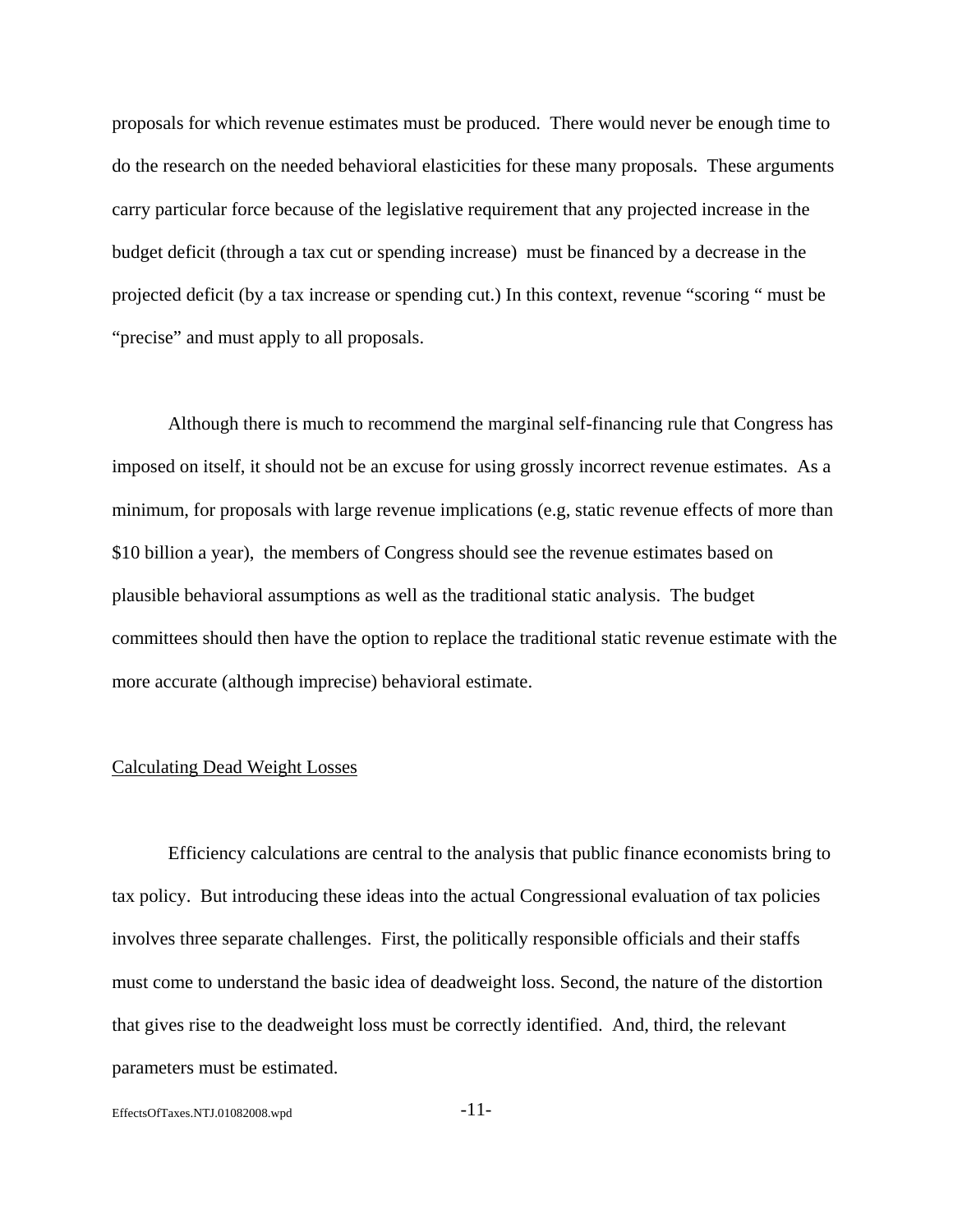In my experience, the concept of deadweight loss is difficult to explain because it does not correspond to any observable number. Perhaps that is why the staff of the Joint Tax Committee , even in its theoretical infinite horizon dynamic simulations, summarizes the economic effects of alternative tax systems by the change in GDP rather than by an estimated deadweight loss or gain. But a tax change could create deadweight losses even though it caused GDP to rise (e.g., because of income effects or even because of incentives that lead to more labor input than individuals would otherwise choose to supply). So economists have still not gotten across the notion that taxes distort choices and that the revenue that the government collects understates how much worse off an individual is because of a tax.

Perhaps an example would help noneconomists to grasp the idea. Consider a law that prevented people from buying apples. That law would not transfer money to the government but individuals would consider themselves worse off than in the absence of such a law. The amount that the government would have to give people to make them feel as well off as they would have been without the law is its deadweight loss, i.e., the loss to the individuals in excess of the revenue to the government. Now consider a less draconian law that merely reduces the number of apples that anyone can buy. That implies a smaller deadweight loss. But what if, instead of a law limiting the purchase of apples, the government levies a tax on apples that reduces the number of apples that the individual chooses to buy? The individual would then be worse off relative to no law for two reasons: he consumes fewer apples and he must pay a higher price per apple (which goes to the government as tax revenue). The extent to which the individual is worse off because of the tax can be divided into two parts – the revenue transferred to the government and the deadweight loss due to the reduced consumption of apples. Similarly, a tax that induces someone to work less not only transfers revenue to the government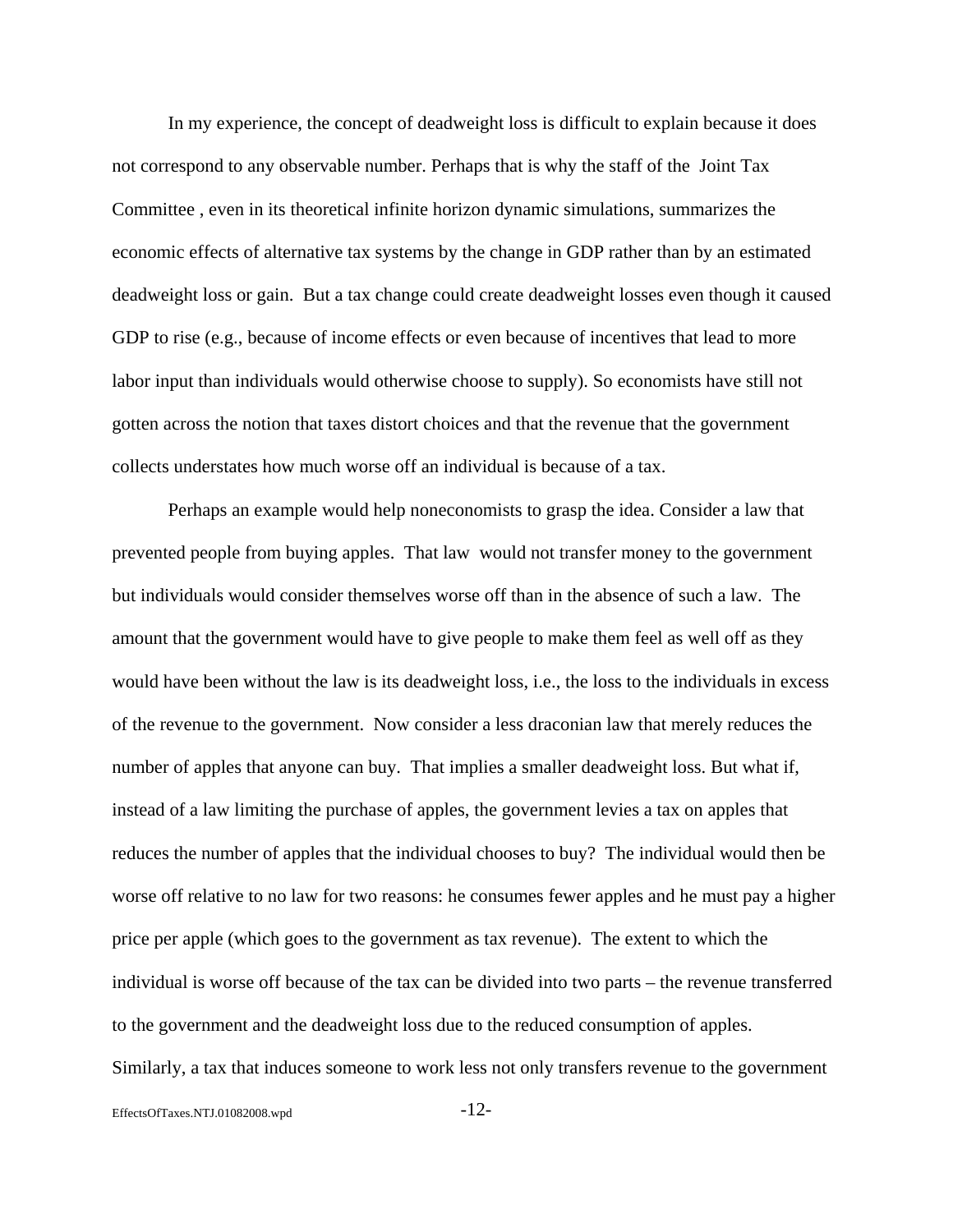but also causes a distortion in the individual's behavior (reduces the extent to which the individual supplies labor and obtains money with which to buy goods and services) and therefore a deadweight loss.

More generally, the income tax causes a much broader set of distortions, reducing all aspects of labor supply, causing a shift in the form of compensation, and inducing individuals to substitute tax favored consumption (i.e., deductible expenditures ) for other types of consumption. Fortunately, despite the multiple sources of deadweight loss, the total deadweight loss can be calculated easily by focusing on the elasticity of taxable income with respect to the net-of-tax rate. This simplification is appropriate because each of the three sources of distortion is based on the same marginal tax rate: the individual buys "leisure" at one-minus the marginal tax rate, he buys fringe benefits at this rate, and he buys tax deductible consumption at this rate. The marginal deadweight loss is thus the same for any behavior that reduces the taxable income. More technically, the three forms of behavior that reduce taxable income constitute a Hicksian composite good and can therefore be treated as if they are one good for the purpose of welfare analysis. (Feldstein, 1999)

Using an estimated compensated elasticity of 0.4 and the usual formula based on the square of the marginal tax rate for approximating the incremental deadweight loss implies that the one percent across the board increase in all tax rates that yielded incremental revenue of \$4.6 billion would result in a deadweight loss of \$3.5 billion. The deadweight loss is thus 76 percent of the incremental revenue. This means that the total cost of an additional billion dollars of government spending financed by an across the board increase in tax rates is \$1.76 billion. Similarly, cutting government spending by a billion dollars and passing the funds back in the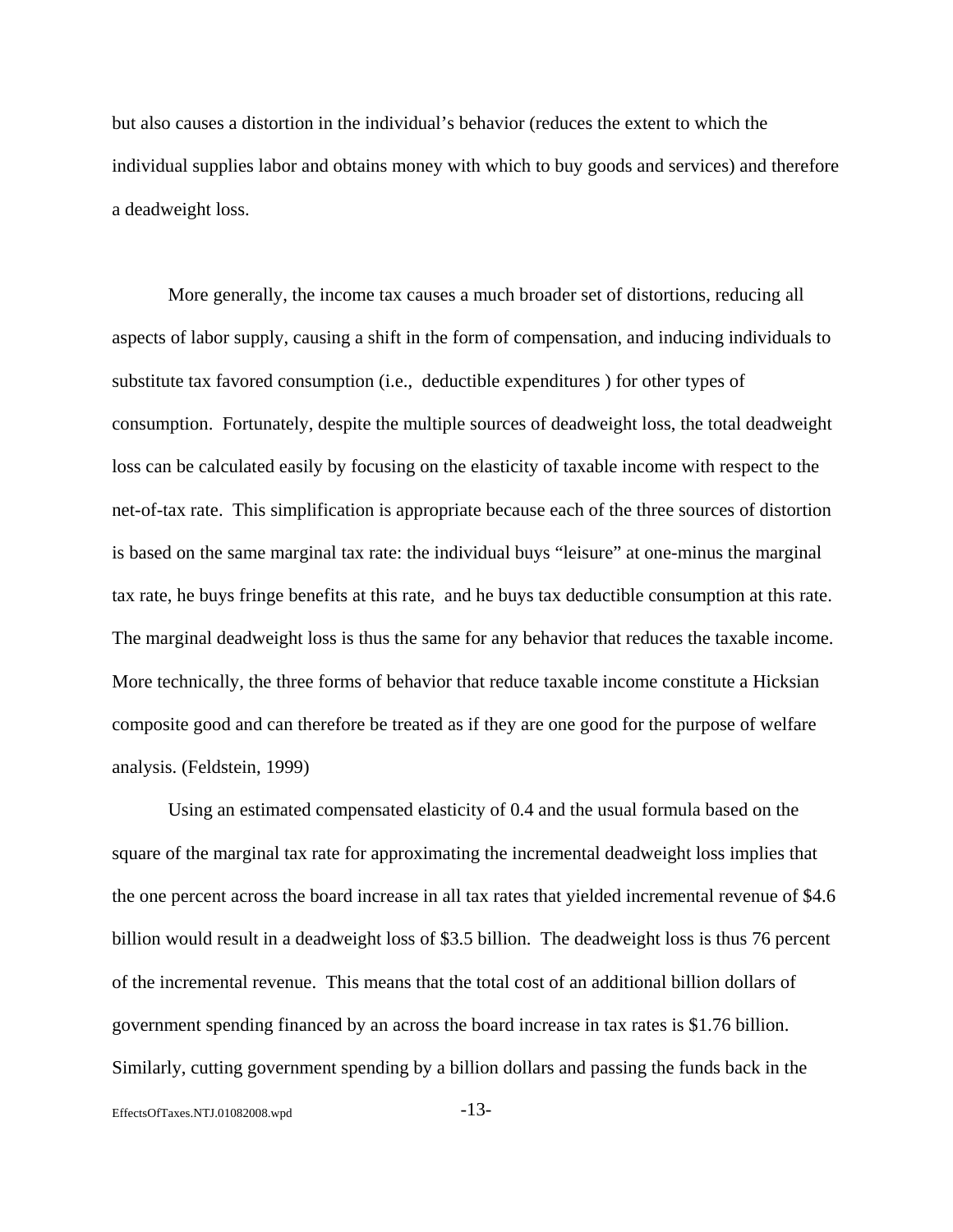form of an across the board proportional tax cut would raise taxpayers real incomes – including the reduced deadweight losses – by \$1.76 billion. Wouldn't the Congressional process of setting tax rates and authorizing government spending be improved if this were better understood?

The implications of this analysis is even more striking when applied to a possible nonproportional change in the payroll tax. Recall that the proposal to raise the maximum income subject to the Social Security payroll tax from \$87,900 to \$110,000 would result in net revenue of \$5 billion when the behavioral response is taken into account. The deadweight loss calculation in this case implies an increased deadweight loss of \$9 billion. The total cost of the \$5 billion of additional revenue is thus \$14 billion, nearly three times as much as the revenue itself. It is useful to contrast this with the implications of the static revenue analysis that implies additional revenue of \$19 billion and that ignores the deadweight loss.

An alternative way to raise payroll tax revenue by \$5 billion would be to raise the payroll tax rate instead of increasing the ceiling on the taxable payroll. With a payroll tax base of approximately \$5 trillion, the required increase in the tax rate is only 0.1 percent. The overall marginal tax rate - including personal income tax, state income tax and payroll taxes - would rise from about 45 percent to 45.1 percent, depending on the individual's particular situation. The resulting deadweight loss would be only about \$1.6 billion, less than one-fifth of the deadweight loss that would result from increasing the ceiling on taxable payroll. I believe the political process should consider these two ways of raising the \$5 billion, noting the difference in the distribution of the increased tax burden and the difference in the deadweight losses.

EffectsOfTaxes.NTJ.01082008.wpd -14-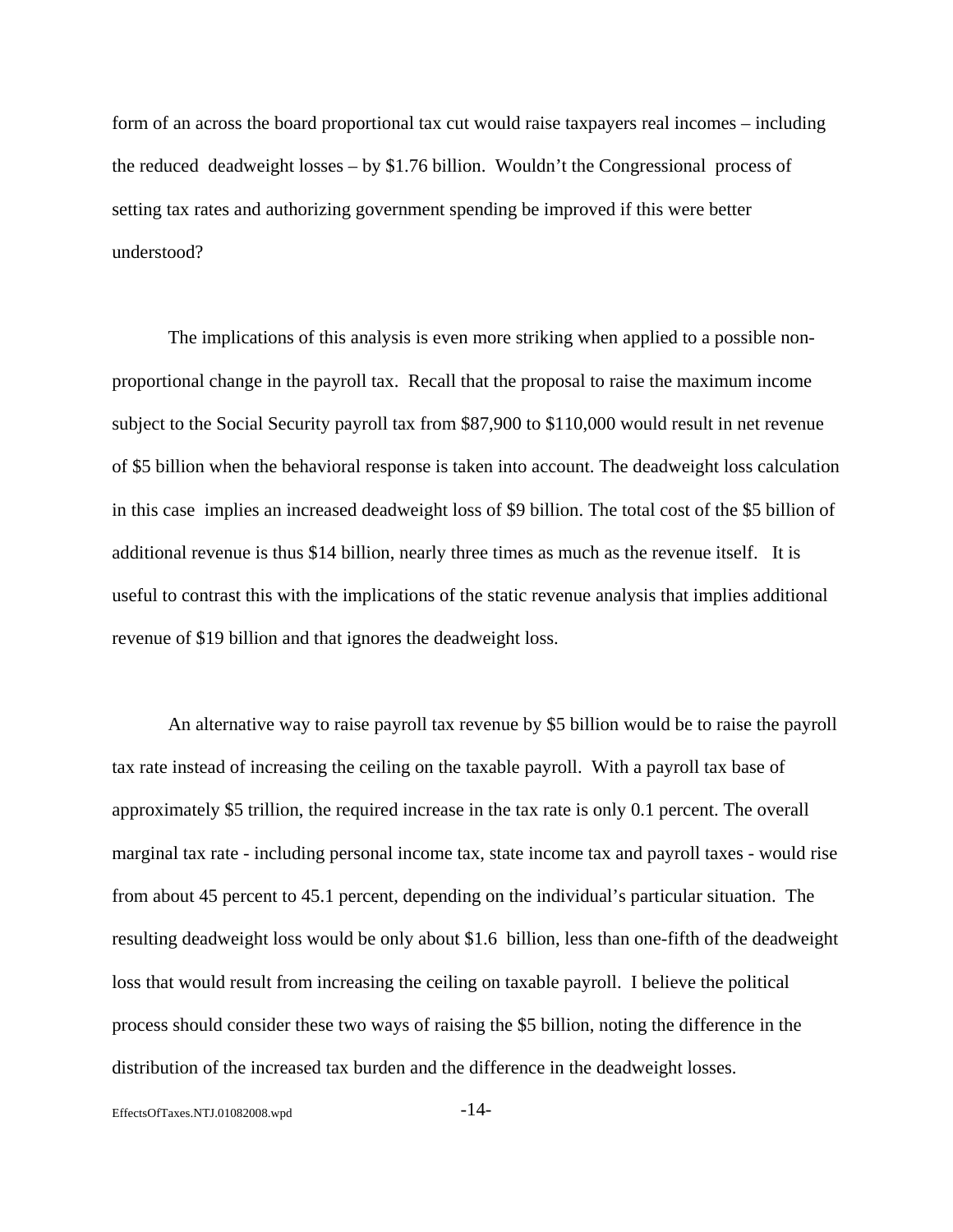### Taxes on Investment Income

I turn briefly now to the taxation of investment income. Tax rules affect many types of behavior that influence investment income: the volume of saving, the allocation of that saving among alternative investments, the realization of capital gains, etc.. I will focus on just one of these: the effect of taxes on household saving.

I want to make a single important point about the deadweight loss associated with taxing the return to saving . For a discussion of how taxes on the return to saving interacts with taxes on labor income, see Feldstein (2006)

A common fallacy in discussing taxes on the return to saving is to note that the elasticity of saving with respect to the net-of-tax interest rate is very low and to conclude from that observation that taxing the return to saving has very little adverse efficiency effect (Feldstein, 1978). Even if one accepts the premise that the elasticity of saving with respect to the net-of-tax interest rate is very low, the conclusion about the deadweight loss does not follow.

Why? Because the deadweight loss in this case depends not on the change in the level of saving but on the distortion in the timing of consumption. It is consumption that matters for this because it is consumption that enters the individual's utility function. Even if saving is not changed at all in response to a higher rate of tax on investment income, the level of future consumption can fall substantially. It is that fall in future consumption that is the source of the deadweight loss.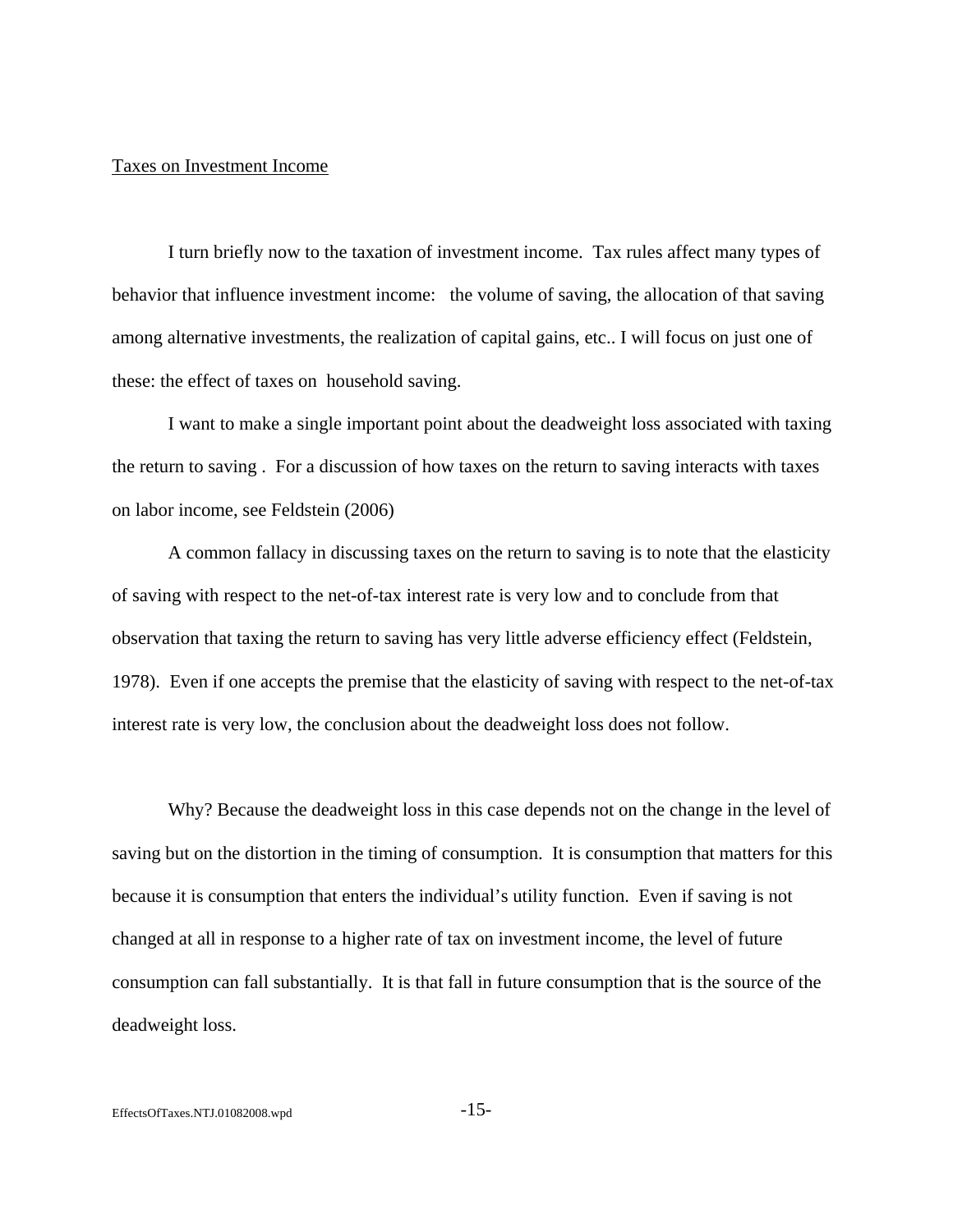An analogy may help to clarify this point. Consider a simple excise tax on the consumption of apples. If the pretax price of apples remains constant, an individual with a unit elasticity of demand for apples will consume fewer apples but spend the same total amount on the purchase of apples. It is clear in this case that the deadweight loss depends on the change in the number of apples consumed and not on the unchanged spending on apples. By analogy, saving is the "expenditure" today to purchase future consumption. The welfare loss depends on the change in that future consumption and not on the spending today to purchase that future consumption.

#### Future Research

I will conclude by pointing to some fruitful directions for future research in the study of taxpayer behavior.

First, it would be good to reduce the uncertainty about the effect of the net-of-tax rate on taxable labor income. New research should distinguish the response by different income levels, marital status, and age/sex groups. More panel data from the Treasury would be enormously helpful in this research. The separate payroll and income taxes should be used to distinguish the own and cross elasticities of husbands and wives.

Second, we need better estimates of the income effect of changes in tax rates. These are needed to calculate the revenue effect of tax changes.

EffectsOfTaxes.NTJ.01082008.wpd  $-16$ -Third, we need to develop a better analysis of the welfare effects of different aspects of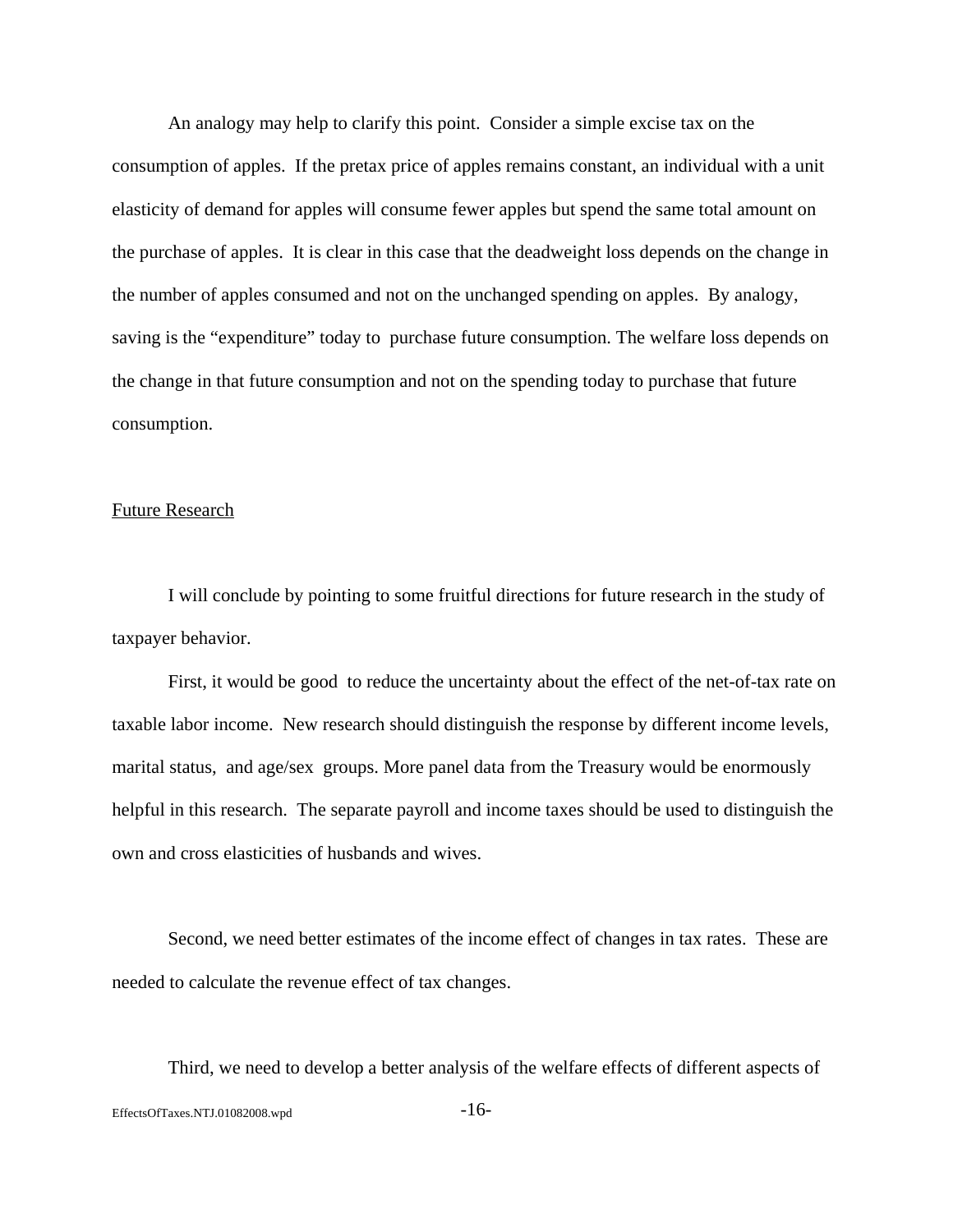capital taxation, particularly the effect of changes in dividends and in capital gains and in outright tax evasion.

And finally we need to develop better ways of incorporating this research into the analysis done by the staffs of the Treasury and the Joint Tax Committee and into the thinking of the political decision makers.

Cambridge, MA

November 2007

#### References

Auten, Gerald and Robert Carroll. "Effect of Income Taxes on Household Incomes." *Review of Economics and Statistics* 81 Issue 4 (November 1999): 681-93. Office of Tax Analysis Working Paper March 1998

Carroll, Robert et. al., " A Summary of the Dynamic Analysis of the Tax Reform Options Prepared for the President's Advisory Committee on Tax Reform." U.S. Department of the Treasury. Office of Tax Analysis. Washington, DC, May 2006.

EffectsOfTaxes.NTJ.01082008.wpd -17-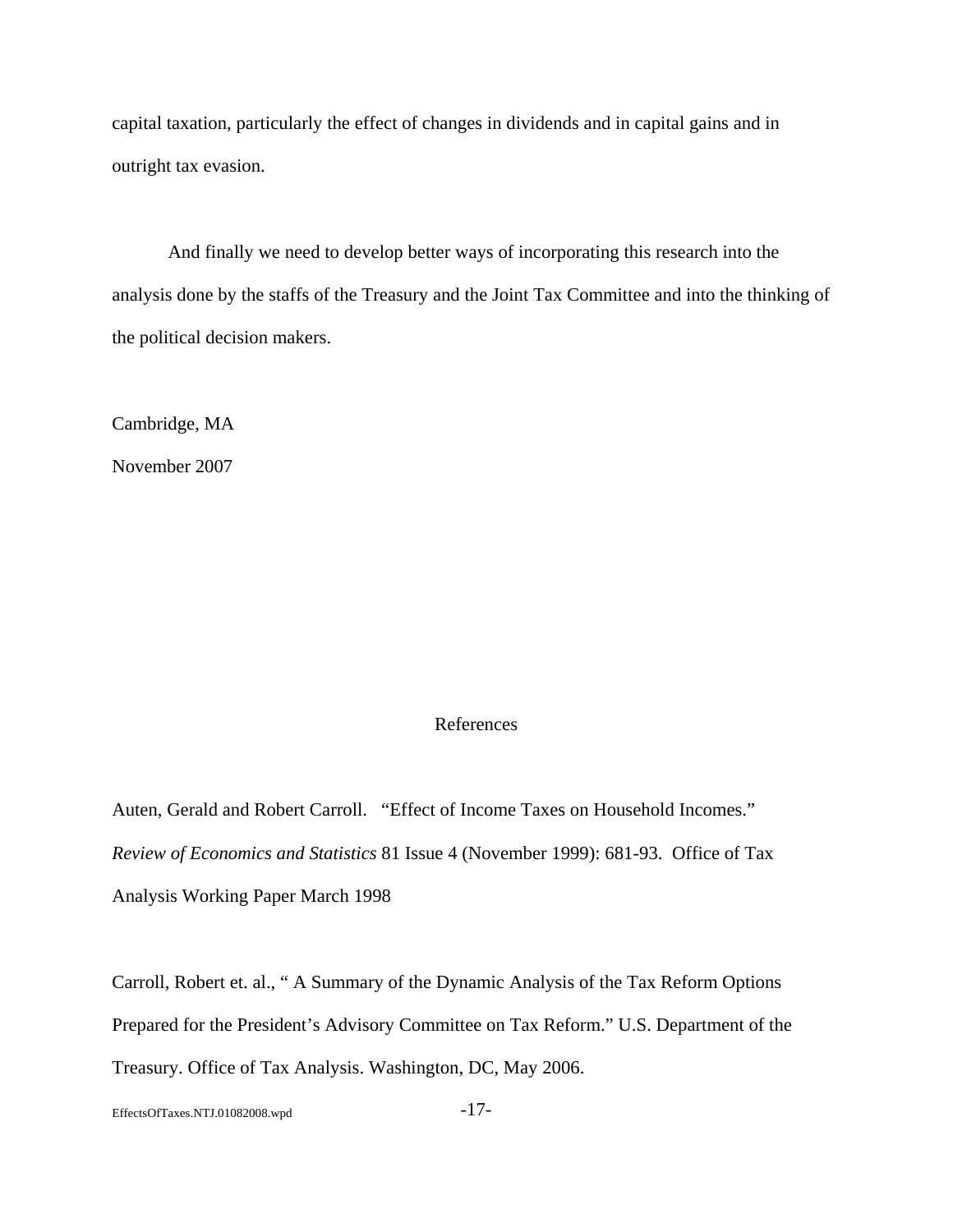Feldstein, Martin. "The Effectiveness of the British Differential Profits Tax," *Economic Journal*, 77 No. 308 (December 1967): 947-53.

**\_\_\_\_\_\_** "Personal Taxation and Portfolio Composition: An Econometric Analysis." 44, No. 4 (July 1976): 631-650.

**\_\_\_\_\_\_** "The Welfare Cost of Capital Income Taxation." *Journal of Political Economy* 86 No. 2 Part 2 (April 1978): S29-S51.

\_\_\_\_\_\_ "The Effect of Marginal Tax Rates on Taxable Income: A Panel Study of the 1986 Tax Reform Act. *Journal of Political Economy* . 103 No 3 (June 1995): 551-72.

\_\_\_\_\_\_ "How Big Should Government Be?" *National Tax Journal* L No.2 (June 1997): 197-214.

\_\_\_\_\_\_ "Tax Avoidance and the Deadweight Loss of the Income Tax." *Review of Economics and Statistics* 81 No. 4 (November 1999): 674-80.

\_\_\_\_\_\_ "The \$110,000 Question." *Wall Street Journal* (September 1, 2004): A12

\_\_\_\_\_\_\_ "The Effect of Taxes on Efficiency and Growth." *Tax Notes* 111, No. 6 (May 8, 2006):

679-684.

EffectsOfTaxes.NTJ.01082008.wpd -18-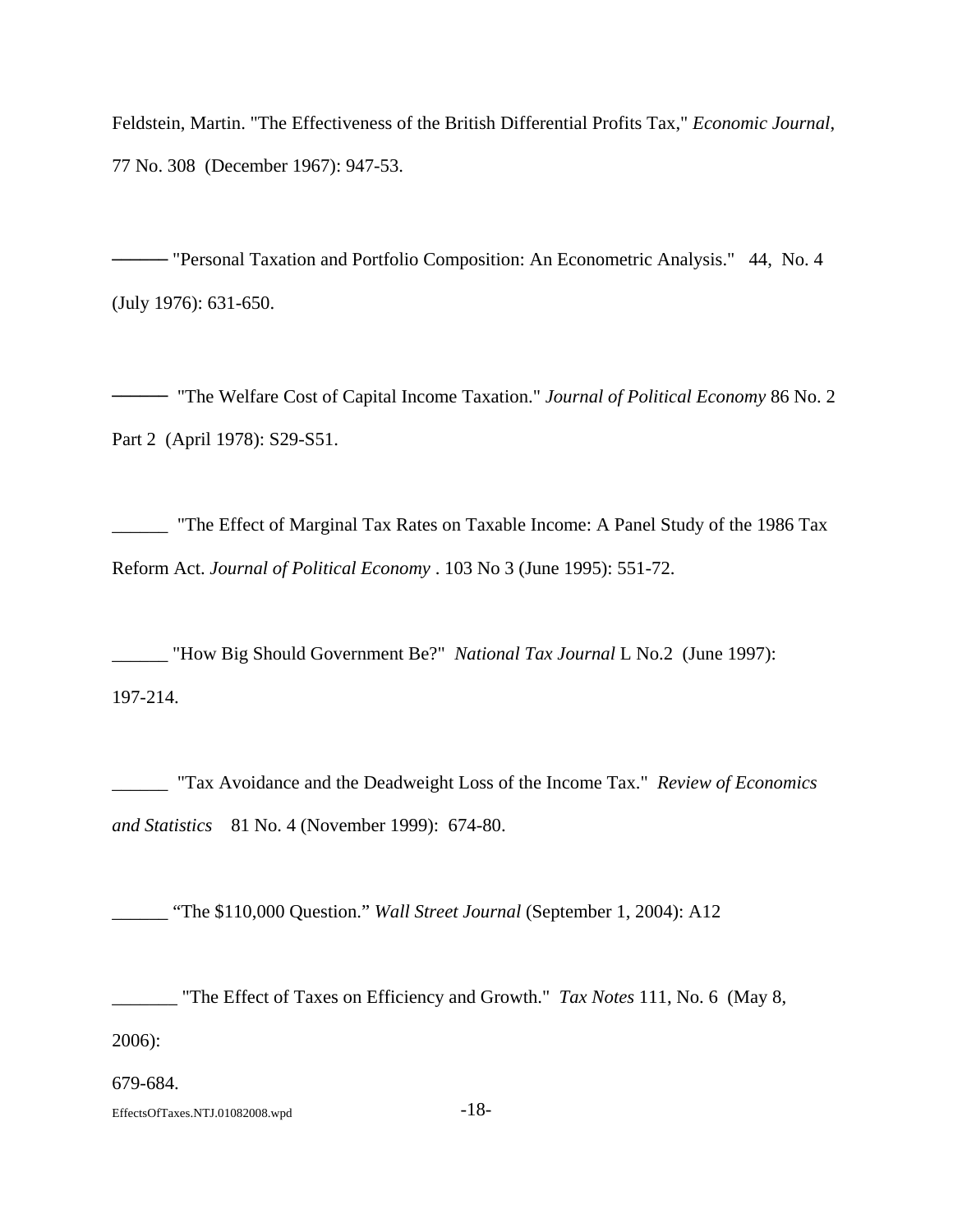Feldstein, Martin and Shlomo Yitzhaki. "The Effect of the Capital Gains Tax on the Selling and Switching of Common Stock." *Journal of Public Economics* 9 Issue 1 (February 1978): 17-36.

Gelber, Alexander M. "Taxation and Family Labor Supply," Harvard University. Mimeo, 2007.

Golosov, Mikhain and Aleh Tsyvinski. "Optimal Taxation with Endogenous Insurance Markets." *Quarterly Journal of Economics* 122 Issue 2 (May 2007): 487-534. NBER Working Paper 11185, March 2005

Gordon, Roger and Joel Slemrod. "Are "Real" Responses to Taxes Simply Income Shifting Between Corporate and Personal Tax Bases?" *Does Atlas Shrug? The Economic Consequences of Taxing the Rich*, Slemrod, Joel, ed. New York: Russell Sage and Harvard University Press, 2000.

Gruber, Jon and Emmanuel Saez. "The Elasticity Of Taxable Income: Evidence And Implications." *Journal of Public Economics* 84 Issue 1(April 2002): 1-32.

Joint Committee on Taxation. *Joint Committee on Taxation Tax Modeling Project and 1997 Tax Symposium Papers*. Washington, D.C., 1997.

EffectsOfTaxes.NTJ.01082008.wpd -19-